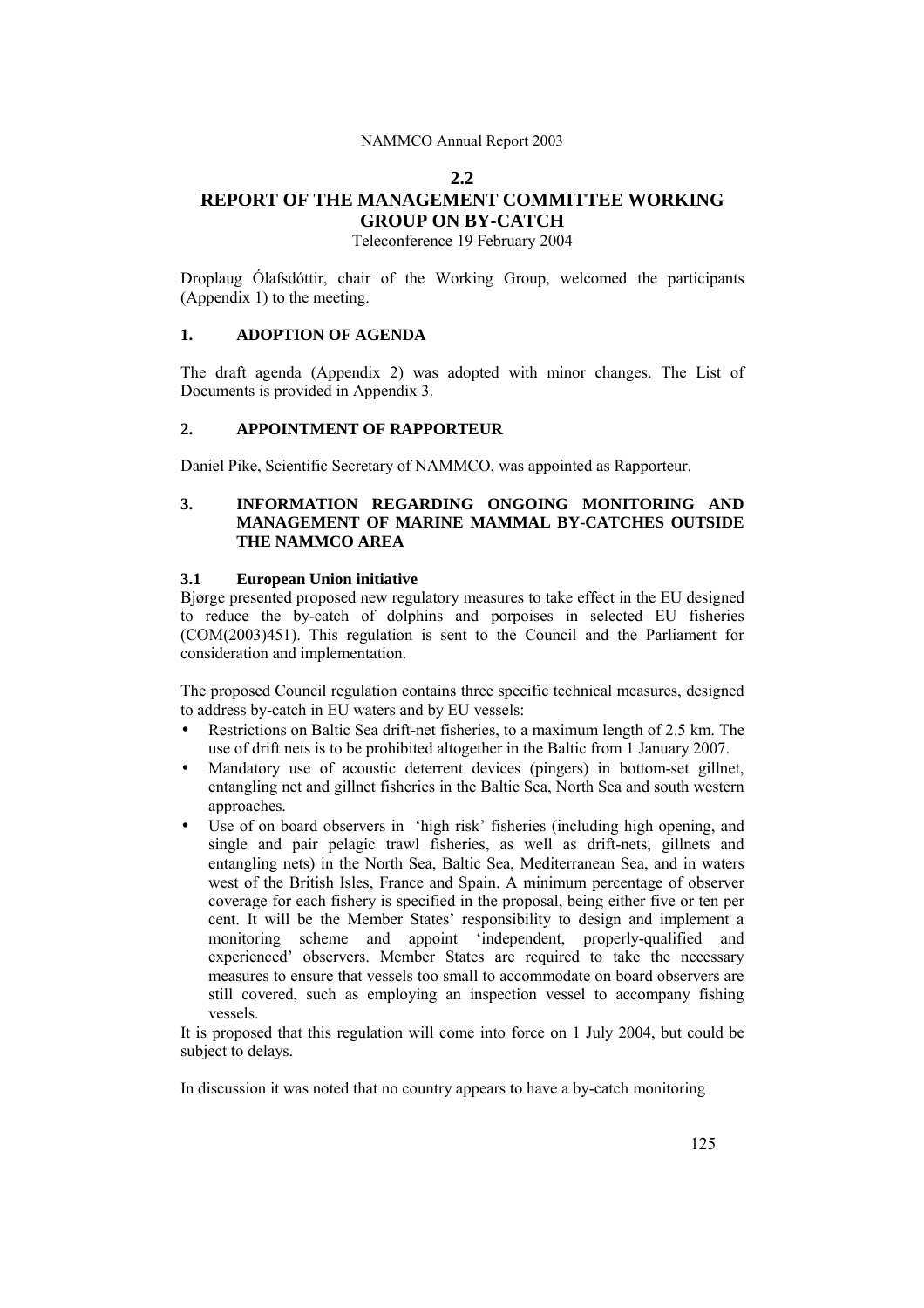#### Report of the Management Committee Working Group on By-Catch

system that covers all fisheries where by-catch potentially occurs. Monitoring efforts are generally concentrated on "high risk" fisheries. Pre- and post-implementation data would be required to evaluate the success of the proposed mitigation measures.

### **4. REVIEW PROGRESS IN MONITORING AND MANAGEMENT OF MARINE MAMMAL BY-CATCHES WITHIN THE NAMMCO AREA**

### **4.1 Progress in monitoring marine mammal by-catches by NAMMCO Member Countries**

Mikkelsen noted that there had been no changes in the by-catch reporting system in the Faroe Islands. Fishery logbooks are mandatory for all vessels larger than 110 BRT, and no logbook system is in place for smaller boats. The logbook reporting system is not formatted for by-catch reporting, but fishers are instructed to report all by-catch as supplementary comments. Reporting is not mandatory for foreign vessels fishing in Faroese waters.

Motzfeldt reported that there had been no new developments in by-catch monitoring in Greenland over the past year.

Bjørge reported that the reporting of marine mammal by-catch in fishery logbooks has been mandatory for 1 year on larger fishing vessels in Norway. However there is no system in place to collect and analyse the data from the logbooks, so the effectiveness of the program is not known. The database program used by fishery observers in some fisheries has been modified to include recording of marine mammals, but these data have not been looked at as yet. There is presently no program in place to obtain data from small vessel (Sjark) fisheries.

Olafsdóttir noted that the reporting of marine mammal by-catch in fishery logbooks is mandatory on all vessels in Iceland. These obligations were however not met by fishermen and no effective official control was in function until 2002. An effort to facilitate and introduce a procedure for reporting marine mammal by-catch through the log book system was initiated for the gillnet fishing fleet in 2002. The system is unchanged from last year.

### **4.2 Evaluation of procedures developed and implemented by NAMMCO Member Countries**

The Working Group noted that, with the exception of Iceland, there had been little progress in developing and implementing procedures for monitoring by-catch in NAMMCO member countries. Although some by-catch is reported in the Faroes and Greenland, it is unlikely that this reflects the total amount of by-catch in these areas. Norway does not have a reporting system in place for non-observed fisheries. The Icelandic system is beginning to deliver some data but the coverage in terms of the proportion of vessels reporting remains low.

The Working Group considered that one way to move forward in improving by-catch monitoring would be to have each jurisdiction prepare a working document on the existing knowledge about marine mammal by-catch. These documents would be evaluated by the Working Group and used to develop recommendations and priorities for by-catch monitoring in member countries. Detailed terms of reference for the documents were not developed but at a minimum they should include: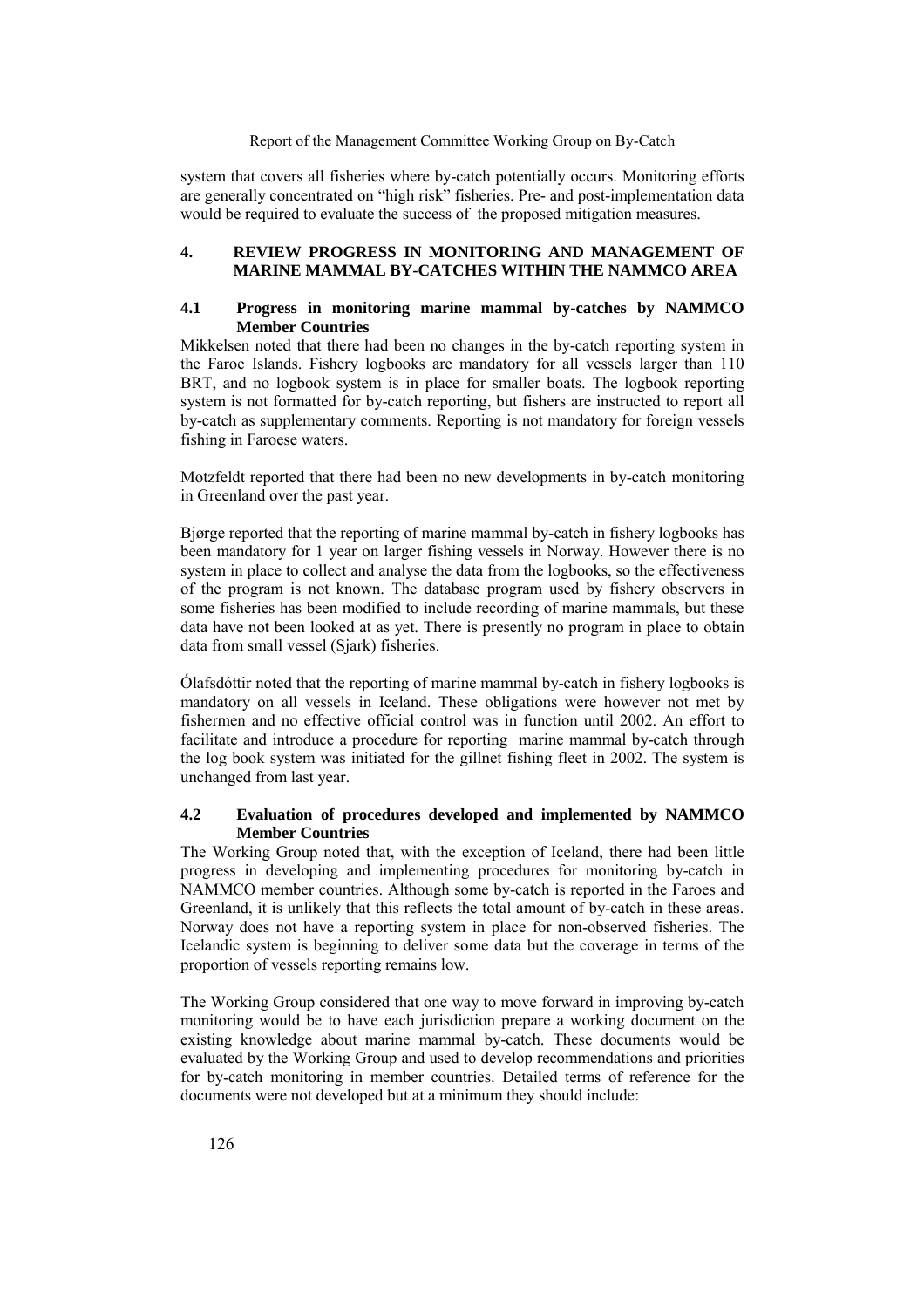### NAMMCO Annual Report 2003

- description of area fisheries, including species, areas, season and gear type; regulatory regime;
- description of existing by-catch monitoring programs, including methodology and coverage;
- known or estimated magnitude of marine mammal by-catch by species and fishery, using direct and indirect evidence;
- future plans to improve by-catch monitoring.

These documents should be prepared as working papers for the next meeting of the Working Group.

The by-catch monitoring system in Iceland has been operational for 2 years and it is now feasible to estimate total by-catch using these data. The Working Group decided that it would be useful at this point to have the Scientific Committee of NAMMCO evaluate the data collection procedures, data analysis and uncertainties associated with by-catch estimation using these data. This evaluation should be completed in time for the next meeting of the Working Group.

## **5. REPORTING OF BY-CATCH TO NAMMCO**

### **5.1 Reporting in 2002.**

Pike reviewed the by-catch information in the National Progress Reports for 2002. Norway did not use the revised format and hence did not report by-catch. The Faroe Islands reported no by-catch, but did not include a description of the methodology used, the fisheries covered or the extent of coverage. Greenland reported by-catch of humpback, fin and minke whales in the year 2001 and provided a brief description of how the data were collected. Iceland used the required format and provided a complete description of their monitoring program and the reported by-catch.

In the discussion the Working Group noted the continued lack of adequate reporting by some member countries and reiterated its recommendation from 2002 and 2003 for member countries to report their by-catch to NAMMCO through the new National Progress Report format.

## **6. OTHER ITEMS**

No other items were discussed.

## **7. RECOMMENDATIONS**

- I. The Working Group, noting that the reporting of by-catch to NAMMCO was still not adequate, reiterated its recommendation from 2002 and 2003, that NAMMCO member countries report their by-catch to NAMMCO through the new National Progress Report format.
- II. Noting the lack of progress in implementing monitoring programs for marine mammal by-catch in NAMMCO member countries, the Working Group recommended that the Management Committee should encourage member countries to increase their efforts in this area.
- III. Member countries should prepare working documents outlining the existing knowledge about marine mammal by-catch in their jurisdiction, for the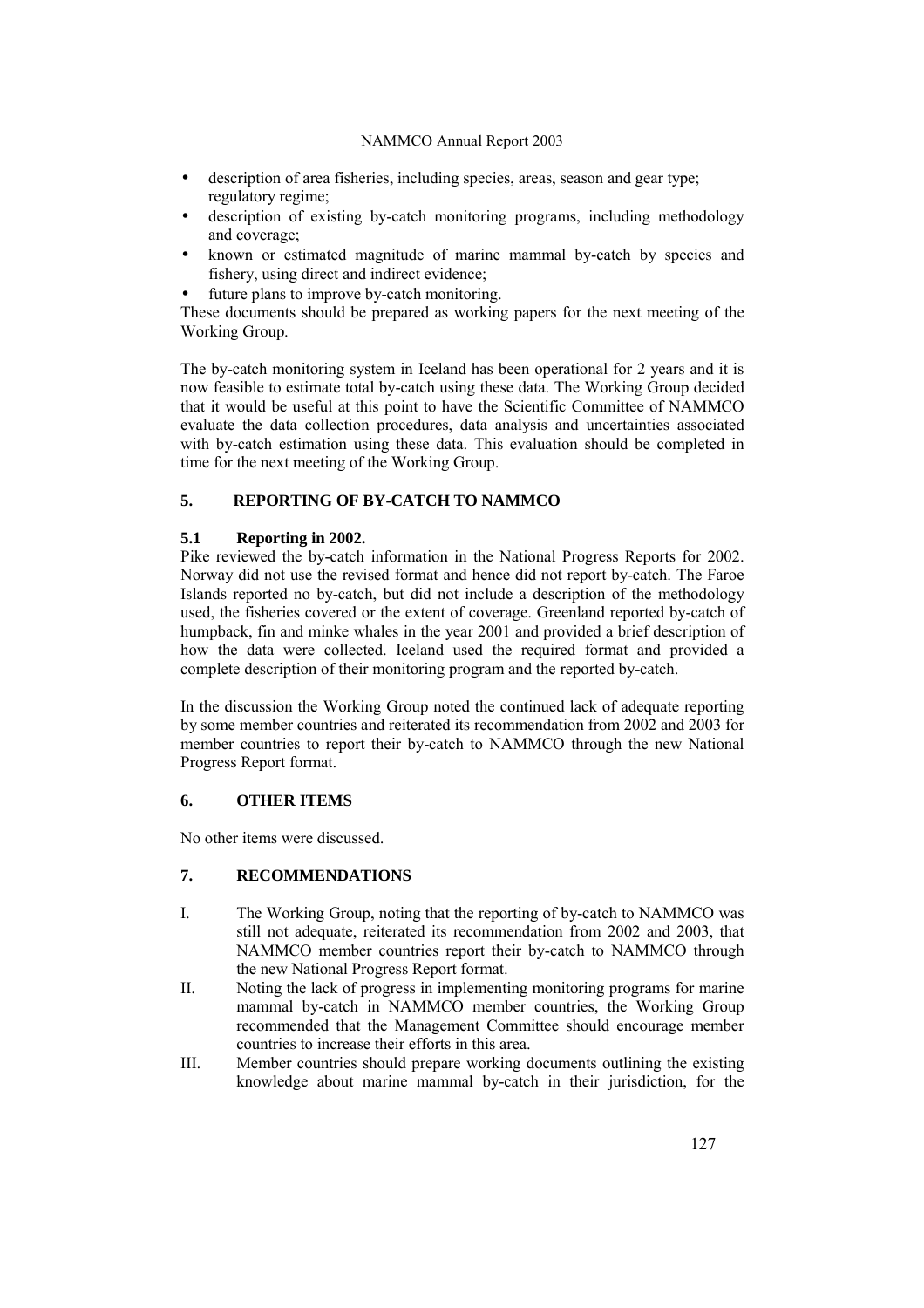Report of the Management Committee Working Group on By-Catch

consideration of the Working Group at the next meeting. The documents should include, but not be limited to, the points noted under 4.2 above.

IV. The Scientific Committee should be requested to carry out an evaluation of the data collection and estimation procedures used in the Icelandic monitoring program.

## **8. FURTHER MEETINGS**

The Working Group recommended that they meet in person in advance of the 14<sup>th</sup> meeting of the Council. At this meeting, the Working Group will evaluate the extent of marine mammal by-catch in member countries, based on the working documents noted above, and develop recommendations and priorities to improve monitoring programs. In addition the Working Group will consider the evaluation of the Icelandic program carried out by the Scientific Committee.

## **9. ADOPTION OF REPORT**

The Report was adopted by correspondence on 24 February 2004.